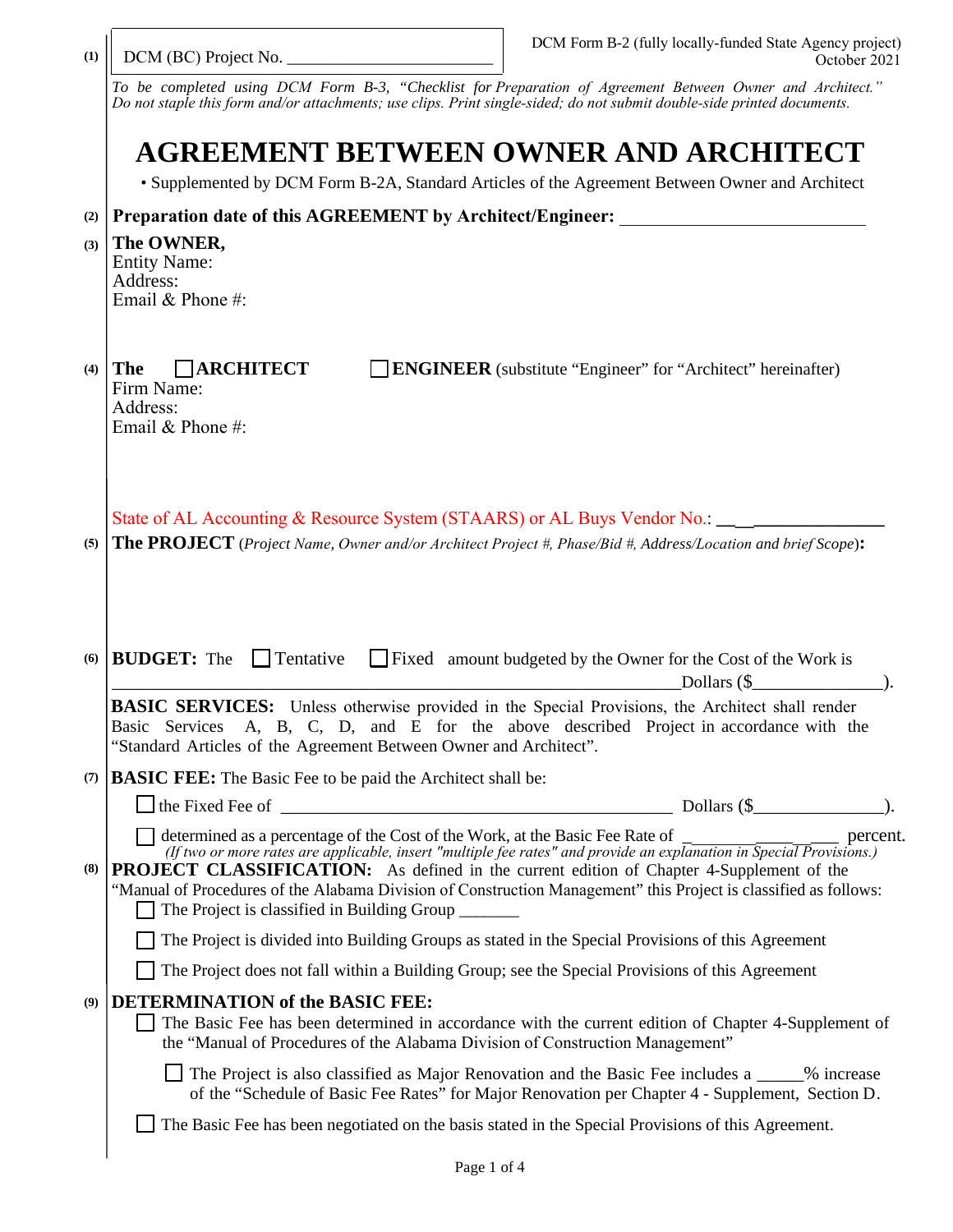## **(10) TIME PERIODS of the AGREEMENT:**

- **a.** Pursuant to Standard Article 9, the Architect may terminate the Agreement if the Project is postponed or delayed by the Owner for more than \_\_\_\_\_\_\_\_\_ months.
- **b.** The Design Schedule of Standard Article 11: \_\_\_\_\_\_\_calendar days for Schematic Drawings;

\_\_\_\_\_\_calendar days for Preliminary Drawings

\_\_\_\_\_\_calendar days for Final Drawings.

 $(11)$  **TERM:** The term of the Agreement shall be for a period of  $\blacksquare$ 

commencing upon receipt of all requisite signatures and ending on (specific date required)

**STANDARD ARTICLES:** By reference, the current edition of "Standard Articles of the Agreement Between Owner and Architect" (DCM Form B-2A) is incorporated herein as the terms, conditions, and requirements of this Agreement, subject only to such modifications or supplementation of the "Standard Articles" as may be stated as Special Provisions below.

**(12) SPECIAL PROVISIONS** includes Special Services and Reimbursable Expenses. Special Services can be a lump sum if negotiated, or a Not-To-Exceed [NTE] amount. If Special Services have an NTE amount, the NTE and hourly rates must be stated in Special Provisions. Reimbursable Expenses must include an NTE amount in Special Provisions. If Special Provisions are continued in an attachment, identify the attachment below**:**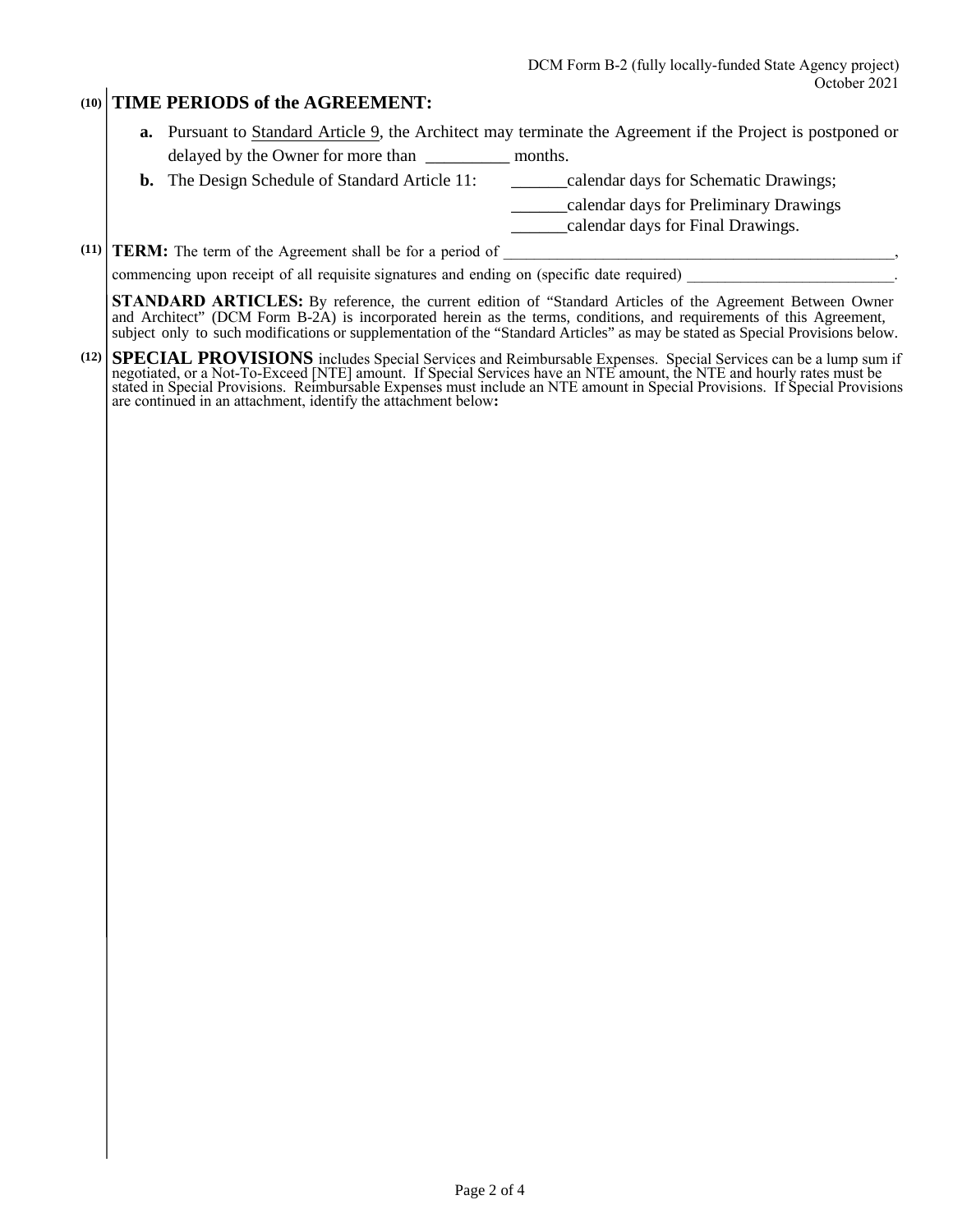*Special Provisions continued from Page 2:*

**CONSULTANTS:** Pursuant to Standard Article 10, the consultants to be employed by the Architect are: **(13)** *(Insert Firm Name, Alabama Registration Number, Address, Phone Number and Email Address)* Civil Engineer Structural Engineer

Electrical Engineer Mechanical Engineer

**Others**